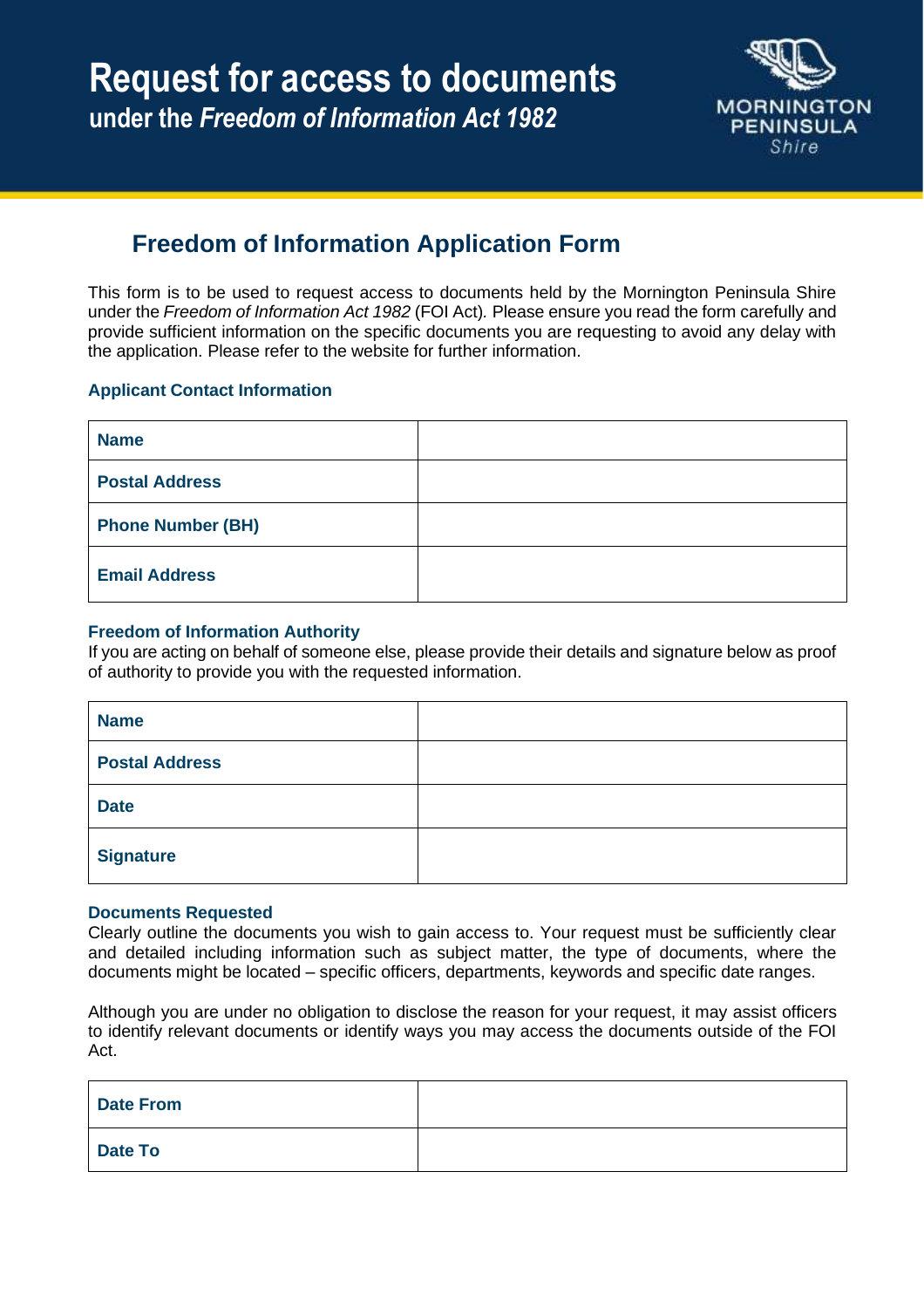# **Request for access to documents under the** *Freedom of Information Act 1982*



## **Document Description**

Describe the documents you seek access to here. You may attach additional pages or documents if necessary.

### **Application Fee**

The application fee of \$30.10 is a non-refundable, fixed cost required under legislation. Payment can be made as follows:

- Online via [credit card](https://pay.mornpen.vic.gov.au/rte-payments/tran?UDS_ACTION=DEFAULT&UDS_ACTION_DATA=ZC1dB0VBXAVOLyAER0JDBltSQnc-UjEbWEhGK3ZOXTEMTVpV)
- Via phone by credit card accepted 8.30am 5pm Monday to Friday: 1300 850600
- In person at any of the Shire Customer Service Centres

The application fee may be waived or reduced on grounds of hardship. If you seek waiver on the grounds of hardship, you should provide evidence of such hardship (e.g. a copy of a current health care or pension card, income details etc.)

Access charges are payable *in addition* to the application fee.

### **Access Charges**

- \$22.50 per hour or part thereof for search time
- \$0.20 for each A4 black & white photocopy page (other charges apply for coloured pages/larger print sizes)
- \$5.55 per quarter hour or part thereof for supervised inspection of documents.

If access charges exceed \$50.00, the Shire will seek a deposit before continuing to process the request.

### **Lodging an Application**

Via email: [foi@mornpen.vic.gov.au](mailto:foi@mornpen.vic.gov.au)

Via post: the FOI Officer, Mornington Peninsula Shire, Private Bag 1000, Rosebud VIC 3939

In person at either the Rosebud, Mornington, or Hastings Customer Service Centres.